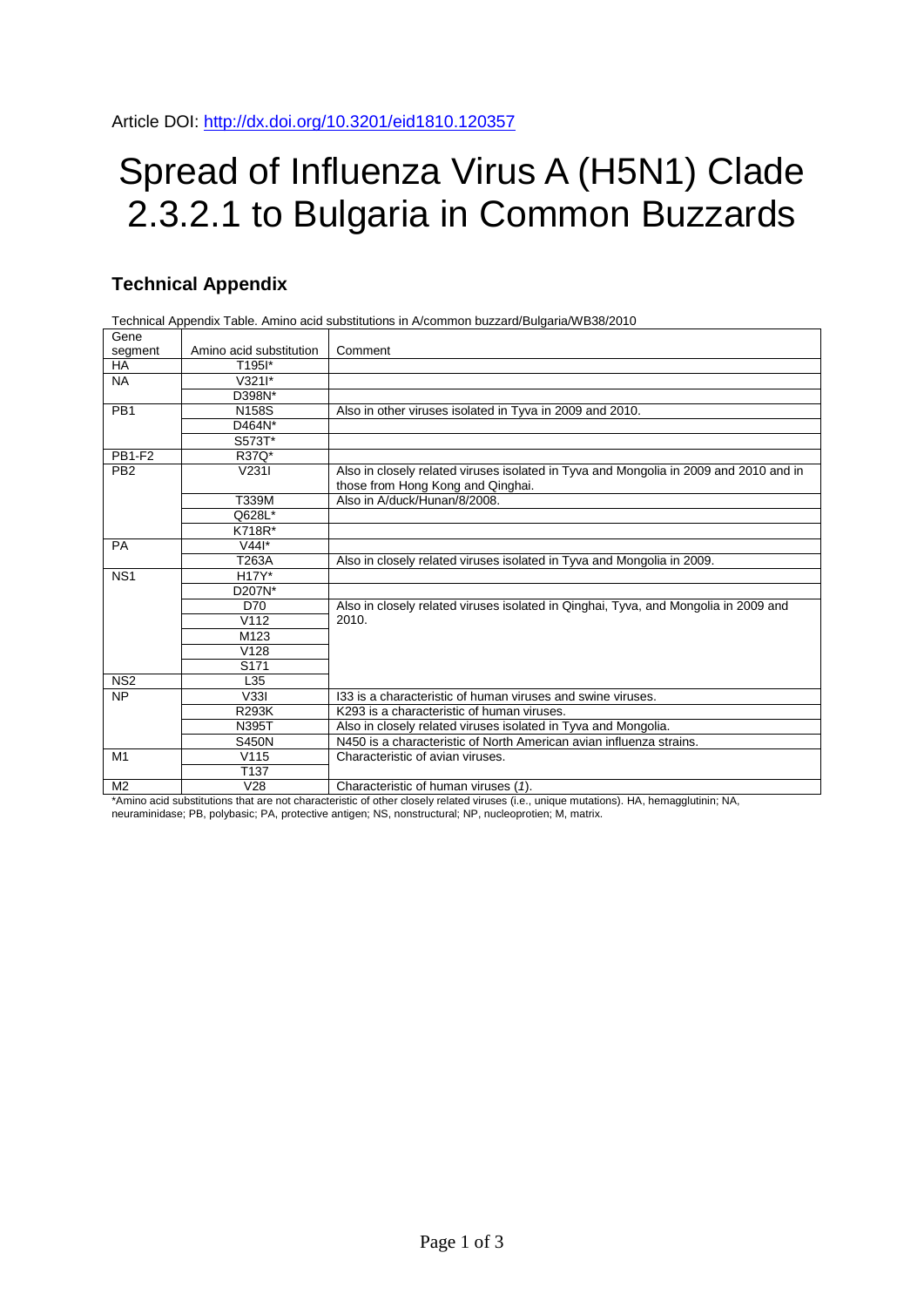|                                                                  | 10       | 20                           |            | 30<br>40                                                                                      |     | 60  |
|------------------------------------------------------------------|----------|------------------------------|------------|-----------------------------------------------------------------------------------------------|-----|-----|
|                                                                  |          |                              |            | المتعبدا بتبت التبيتا بتبت التبيتا ببتت التبيتا ببتت التبيتا ببتت التبيتا بتبت                |     |     |
| A/Common Buzzard/BG/38WB/2010                                    |          |                              |            | DHICIGYHAN NSTEQVDTIM EKNVTVTHAQ DILEKTHNGK LCDLNGVKPL ILKDCSVAGW                             |     |     |
| A/great crested-grebe/Qinghai/                                   |          |                              |            |                                                                                               |     |     |
| A/grebe/Tyva/3/2009                                              |          |                              |            |                                                                                               |     |     |
| A/whooper swan/Mongolia/8/2009                                   |          |                              |            |                                                                                               |     |     |
| A/whooper swan/Mongolia/2/2009                                   |          |                              |            |                                                                                               |     |     |
|                                                                  |          |                              |            |                                                                                               |     |     |
|                                                                  | 70       | 80                           | 90         | 100<br>المتعبط بتبت التبيتا بتبتا التبتيا بتبت التبيتا بتبت التبيتا بتبت التبيتا بتبت         | 110 | 120 |
| A/Common Buzzard/BG/38WB/2010                                    |          |                              |            | LLGNPLCDEF INVPEWSYIV EKANPANDLC PGNFNDYEE LKHLLSRINH FEKIQIIPKD                              |     |     |
| A/great crested-grebe/Qinghai/                                   |          |                              |            |                                                                                               |     |     |
| A/grebe/Tyva/3/2009                                              |          |                              |            |                                                                                               |     |     |
| A/whooper swan/Mongolia/8/2009                                   |          |                              |            |                                                                                               |     |     |
| A/whooper swan/Mongolia/2/2009                                   |          |                              |            |                                                                                               |     |     |
|                                                                  |          |                              |            |                                                                                               |     |     |
|                                                                  | 130      | 140                          | 150        | 160                                                                                           | 170 | 180 |
|                                                                  |          |                              |            | المتعتد المتعتد المتعتدا المتعتم المتعمل فعيدا المتعمر المتعمر المتعمرا وحبرة                 |     |     |
| A/Common Buzzard/BG/38WB/2010                                    |          |                              |            | SWSDHEASLG V <mark>EAACSYQGN SSFFRNVVW</mark> L IKKDNAYPTI KKGY <u>NNT</u> NQE DLLVLWGIHH     |     |     |
| A/great crested-grebe/Qinghai/<br>A/grebe/Tyva/3/2009            |          |                              |            |                                                                                               |     |     |
| A/whooper swan/Mongolia/8/2009                                   |          |                              |            |                                                                                               |     |     |
| A/whooper swan/Mongolia/2/2009                                   |          |                              | .          |                                                                                               |     |     |
|                                                                  |          |                              |            |                                                                                               |     |     |
|                                                                  | 190      | 200                          | 210        | 220                                                                                           | 230 | 240 |
|                                                                  |          |                              |            | المتعتدا وبعيد المتعبدا وبداء والمتعبد المتحور والمتعبر والمنتعم والمتحول وبروا               |     |     |
| A/Common Buzzard/BG/38WB/2010                                    |          |                              |            | PNDEAEQTRL YQNPITYISI GTSTLNQRLV PKIATREKIN GOSGRIDFFW TILKPNDAIH                             |     |     |
| A/great crested-grebe/Qinghai/                                   |          |                              |            |                                                                                               |     |     |
| A/grebe/Tyva/3/2009                                              |          |                              |            |                                                                                               |     |     |
| A/whooper swan/Mongolia/8/2009<br>A/whooper swan/Mongolia/2/2009 |          |                              |            |                                                                                               |     |     |
|                                                                  |          |                              |            |                                                                                               |     |     |
|                                                                  |          |                              |            |                                                                                               |     |     |
|                                                                  | 250      | 260                          | 270        | 280<br>المتعبد المتعبد المتعبد المتعبد المتعبر المتعبر المتعبرا متبد المتعبد المتعبر          | 290 | 300 |
| A/Common Buzzard/BG/38WB/2010                                    |          |                              |            | FESNGNFIAP EYAYKIVKKG DSTIMKSEVE YGNCNTRCQT PIGAINSSMP FHNIHPLTIG                             |     |     |
| A/great crested-grebe/Qinghai/                                   |          |                              |            |                                                                                               |     |     |
| A/grebe/Tyva/3/2009                                              |          |                              |            |                                                                                               |     |     |
| A/whooper swan/Mongolia/8/2009                                   |          |                              |            |                                                                                               |     |     |
| A/whooper swan/Mongolia/2/2009                                   |          |                              |            |                                                                                               |     |     |
|                                                                  |          |                              |            |                                                                                               |     |     |
|                                                                  |          |                              |            |                                                                                               |     |     |
|                                                                  |          | 320<br>310                   | 330        | 340                                                                                           | 350 | 360 |
|                                                                  |          |                              |            | التبيتا وببتا التبيتا وببتنا التبيتا و <u>ببتنا التبيتا وببت</u> ا التبيتا فيبتنا والمتباعثيث |     |     |
| A/Common Buzzard/BG/38WB/2010<br>A/great crested-grebe/Qinghai/  |          |                              |            | ECPKYVKSNK LVLATGLRNS PORERRRKRG LFGAIAGFIE GGWOGMVDGW YGYHHSNEOG                             |     |     |
| A/grebe/Tyva/3/2009                                              |          |                              |            |                                                                                               |     |     |
| A/whooper swan/Mongolia/8/2009                                   |          |                              |            |                                                                                               |     |     |
| A/whooper swan/Mongolia/2/2009                                   |          |                              |            |                                                                                               |     |     |
|                                                                  |          |                              |            |                                                                                               |     |     |
|                                                                  | 370      |                              | 390<br>380 | 400                                                                                           | 410 | 420 |
|                                                                  |          |                              |            | المتعبط ومعتب المتعبدا ومعتبر المتعبد والمتعبد المتعبدا ومتعبر المتعبدا ومتعبر                |     |     |
| A/Common Buzzard/BG/38WB/2010                                    |          |                              |            | SGYAADKEST QKAIDGVTNK VNSIIDKMNT QFEAVGREFN NLERRIENLN KKMEDGFLDV                             |     |     |
| A/great crested-grebe/Qinghai/<br>A/grebe/Tyva/3/2009            |          |                              |            |                                                                                               |     |     |
| A/whooper swan/Mongolia/8/2009                                   |          |                              |            |                                                                                               |     |     |
| A/whooper swan/Mongolia/2/2009                                   |          |                              |            |                                                                                               |     |     |
|                                                                  |          |                              |            |                                                                                               |     |     |
|                                                                  |          | 440                          | 450        | 460                                                                                           | 470 | 480 |
|                                                                  |          |                              |            | المتحد المتعدد المتعدد المتعدد المتحدد المتعدد المتحد المتحد المتحدد المتحد المتحد            |     |     |
| A/Common Buzzard/BG/38WB/2010                                    |          |                              |            | WTYNAELLVL MENERTLDFH DSNVKNLYDK VRLQLKDNAK ELGNGCFEFY HKCNNECMES                             |     |     |
| A/great crested-grebe/Qinghai/                                   |          |                              |            |                                                                                               |     |     |
| A/grebe/Tyva/3/2009<br>A/whooper swan/Mongolia/8/2009            |          |                              |            |                                                                                               |     |     |
| A/whooper swan/Mongolia/2/2009                                   |          |                              |            |                                                                                               |     |     |
|                                                                  |          |                              |            |                                                                                               |     |     |
|                                                                  | 490      | 500                          | 510        | 520                                                                                           | 530 | 540 |
|                                                                  |          |                              |            | المتعبرا بببت المتبتيا بببت التبيت التبيت المتبير التبيت التبيت التبيت التبيت                 |     |     |
| A/Common Buzzard/BG/38WB/2010                                    |          |                              |            | VRNGTYDYPQ YSEEARLKRE EISGVKLESI GIYQILSIYS TVASSLVLAI MMAGLSLWMC                             |     |     |
| A/great crested-grebe/Qinghai/                                   |          |                              |            |                                                                                               |     |     |
| A/grebe/Tyva/3/2009<br>A/whooper swan/Mongolia/8/2009            |          |                              |            |                                                                                               |     |     |
| A/whooper swan/Mongolia/2/2009                                   |          |                              |            |                                                                                               |     |     |
|                                                                  |          |                              |            |                                                                                               |     |     |
|                                                                  | 550      | 560                          |            |                                                                                               |     |     |
|                                                                  |          |                              |            |                                                                                               |     |     |
| A/Common Buzzard/BG/38WB/2010                                    |          | SNGSLQCRIC I*VCEFKL*L KTPLFL |            |                                                                                               |     |     |
| A/great crested-grebe/Qinghai/                                   |          | . R.                         |            |                                                                                               |     |     |
| A/grebe/Tyva/3/2009                                              |          |                              |            |                                                                                               |     |     |
| A/whooper swan/Mongolia/8/2009<br>A/whooper swan/Mongolia/2/2009 | . * R. * |                              |            |                                                                                               |     |     |

Technical Appendix Figure. Comparison of deduced amino acid sequences of the hemagglutinin protein of A/common buzzard/Bulgaria/38WB/2010 and closely related sequences of 4 other viruses